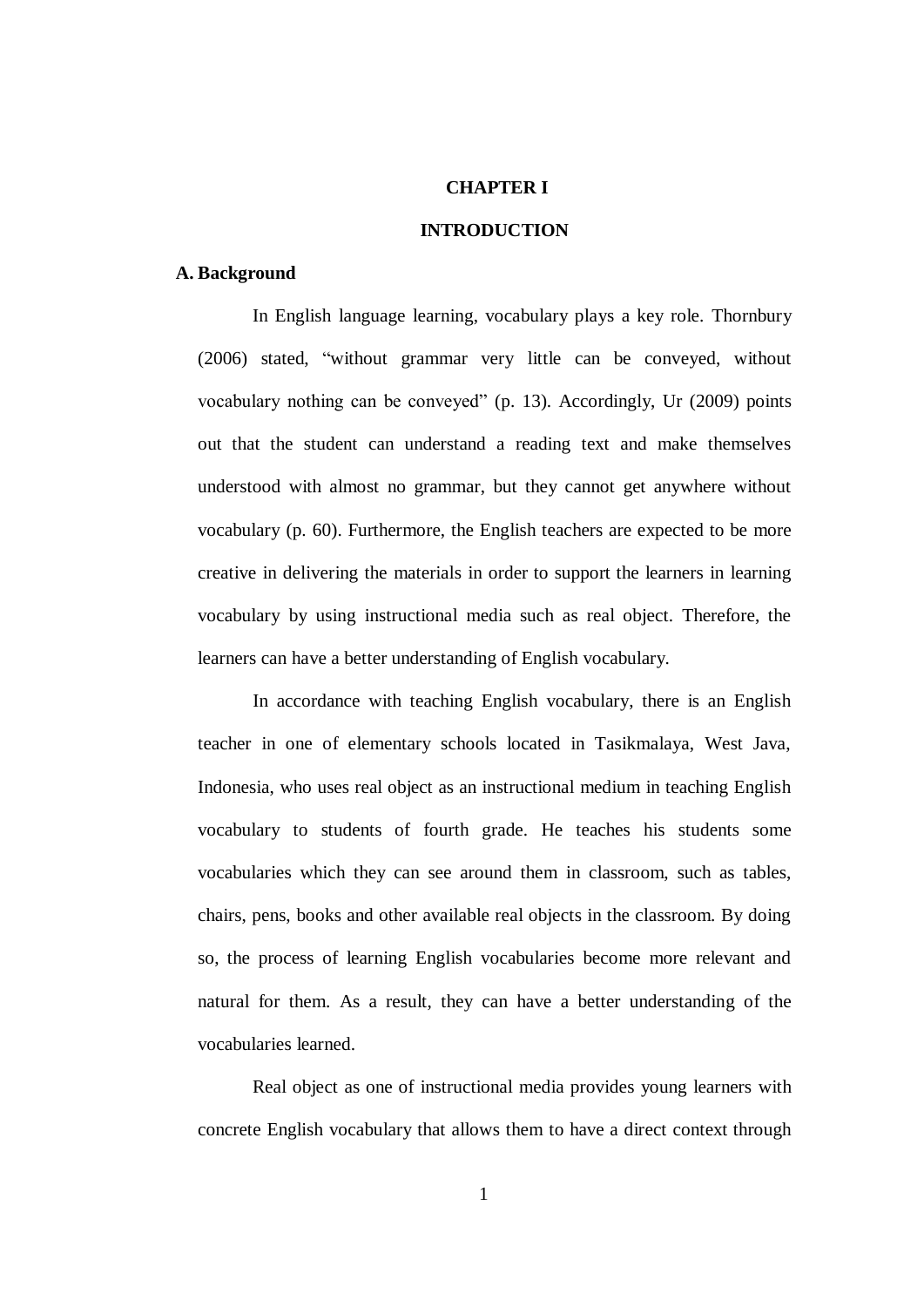the senses of seeing, hearing, smelling, and touching the objects. Budden (2013) states, "the main advantage of using real object into the classroom is to make the learning experience more memorable for the learner" (p. 1). Additionally, Gomez and Guerrero (2012) affirms that real object opens life into new vocabulary and the opportunities of the students to remember the new words the teacher has taught them (p. 15). Therefore, the real object can be a beneficial instructional medium to teach English vocabulary to the young learners because they can get real experience in the process English vocabulary learning through real object.

 Some relevant researches were conducted by some researchers. The first one was the research of Oyarzo, *et al.* (2008) which focused on determining in what ways realia contribute to vocabulary among young learners. It revealed that using realia can help the teacher in teaching English especially to improve the student's English vocabulary mastery. Another one was conducted by Gomez and Guerrero (2012). It focused on discovering whether using realia in teaching English vocabulary provides evidences for concrete vocabulary learning. The result of the research showed that real object works positively in teaching vocabulary. The research tried to use visualization using real object, as an instructional media in teaching English vocabulary, especially in learning vocabulary. Differing from the previous researches explained, this research focuses on investigating impacts of using real object in learning vocabulary. Additionally, this study is important for English teachers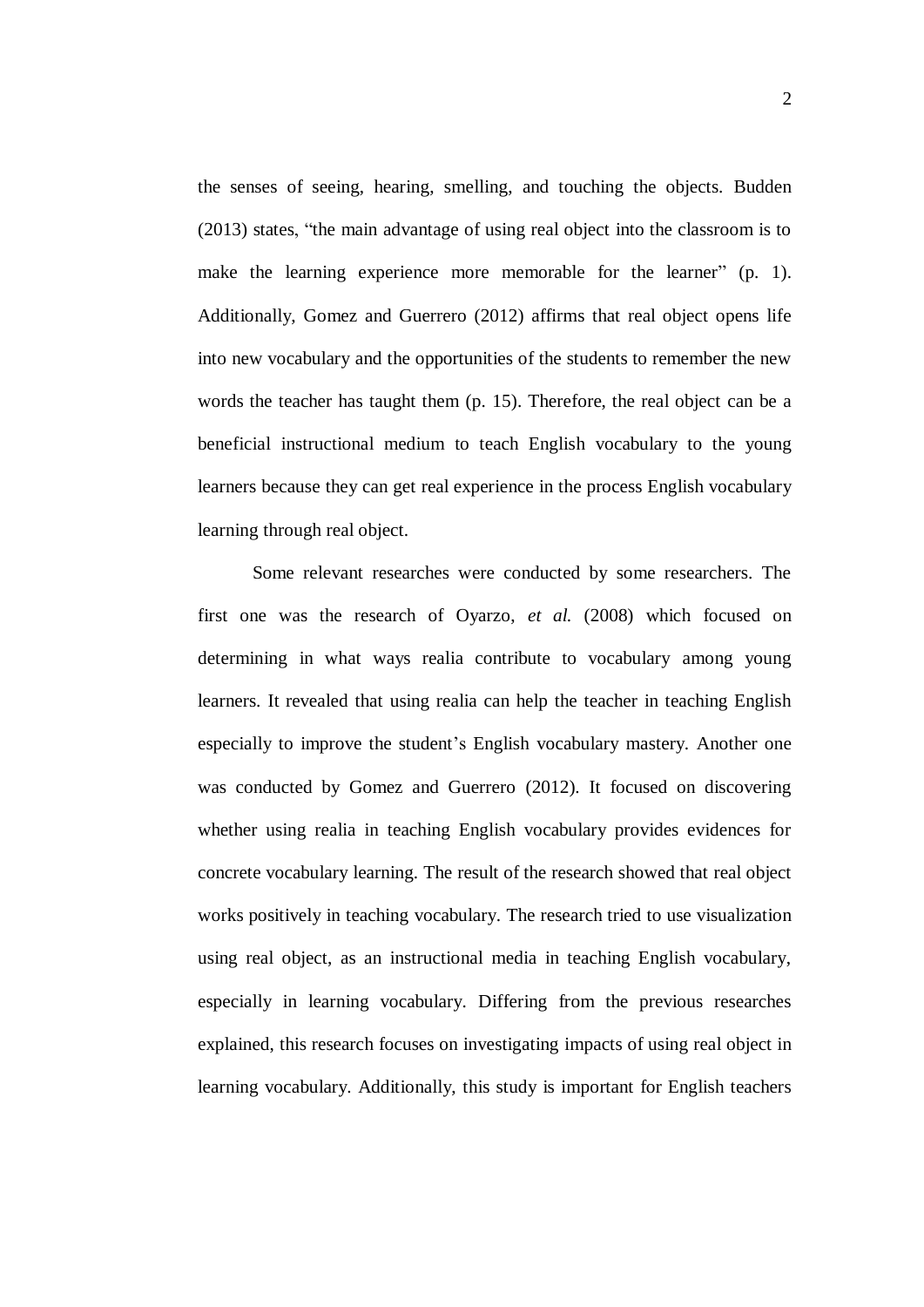in order to make them understand about teaching vocabulary through real object.

## **B. Formulation of the Problem**

Based on the background of the research, the researcher formulates the research problem. What are the impacts of using real object in learning vocabulary for young learners?

### **C. Operational Definitions**

To avoid misunderstanding and to clarify the point of the research, it needs to explain the technical terms, as follows:

- 1. Young Learners : They are students who learn English as a foreign language in an elementary school.
- 2. Real Object : It is a medium showing real things, used to teach English vocabulary especially in knowing the meaning.

# **D. Aim of the Research**

This research aims at investigating impacts of using real object in learning vocabulary for young learners.

### **E. Uses of the Research**

Results of this current study will hopefully be useful in some ways, as follows;

### 1. Theoretical use

This research will support existing theories related to impacts of real object used as a medium in teaching English vocabulary to young learners.